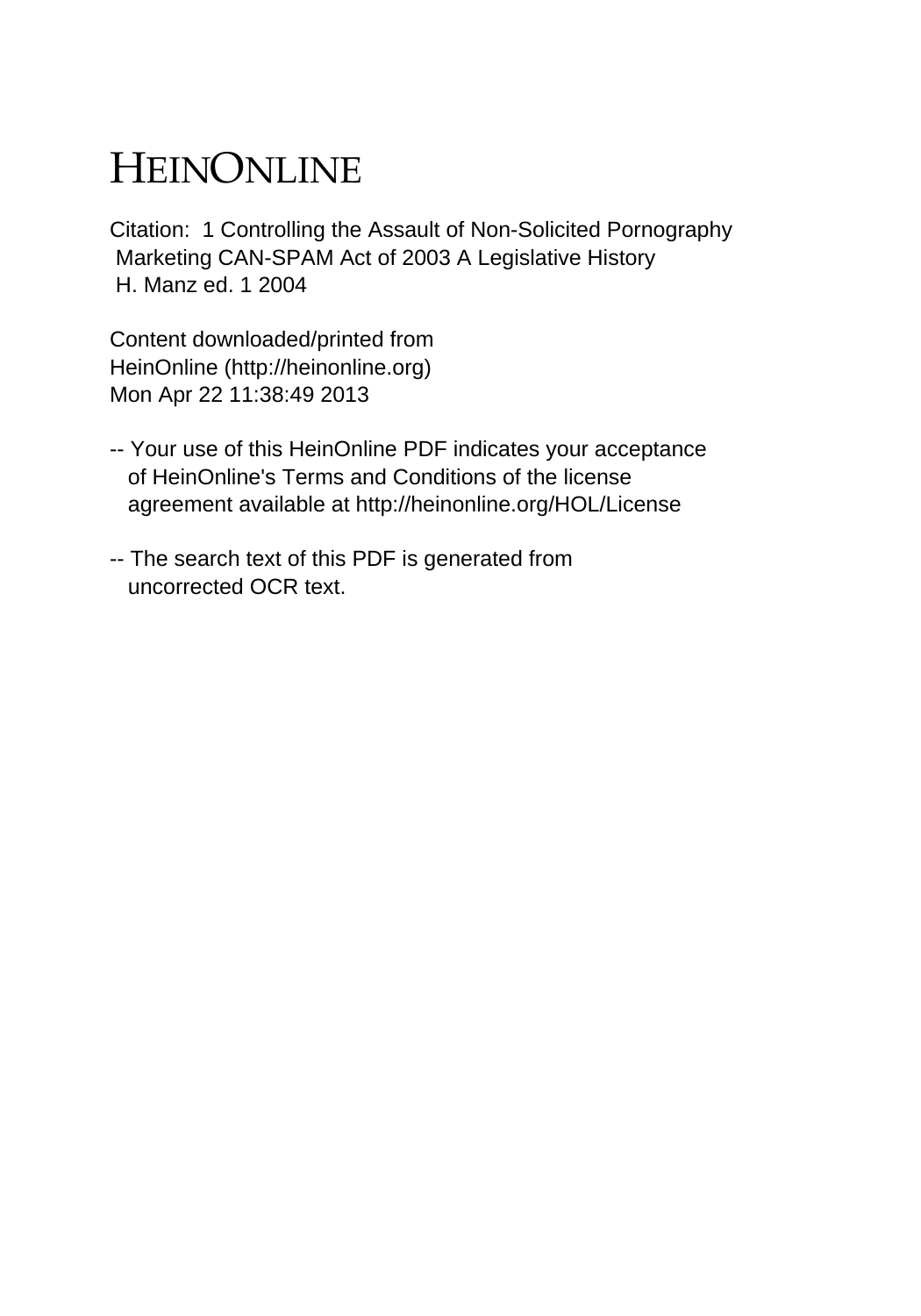### **106TH CONGRESS H.R. 2162**

To prohibit tie use of the equipment *of* au electronic mail serxice proider to send unsolicited commercial electronic mail in contravention of the provider's posted policy and to prohibit unauthorized use of Internet domain names.

#### **IN THE HOUSE** OF REPRESENTATIVES

#### JUNE 10, 1999

Mr. GARY MIILER of California (for himself, Mr. HOLT, Mr. METCALF, Mr. ENGLISH, Mr. UNDERWOOD, Mr. PITEISON **of** Minnesota, Mr. CALVERT, Mrs. MORELLA, and Mr. BAKER) introduced the following bill; which was referrel to the Committee on Commerce, and in addition to the Committee on the Judiciary, for a period to be subsequently determined **by** the Speaker, in each case *for* consideration of such provisions as fall within the jurisdiction of the committee concerned

## **A BILL**

- To prohibit the use of the equipment of an electronic mail service provider to send unsolicited commercial electronic mail in contravention of the provider's posted policy and to prohibit unauthorized use of Internet domain names.
	- *1 Be it enacted by the Senate and House of Representa-*
	- 2 *tives of the United States qfAmerica in Congress assembled,*
	- **3 SECTION 1. SHORT TITLE.**
	- 4 This Act may be cited as the "Can Spam Act".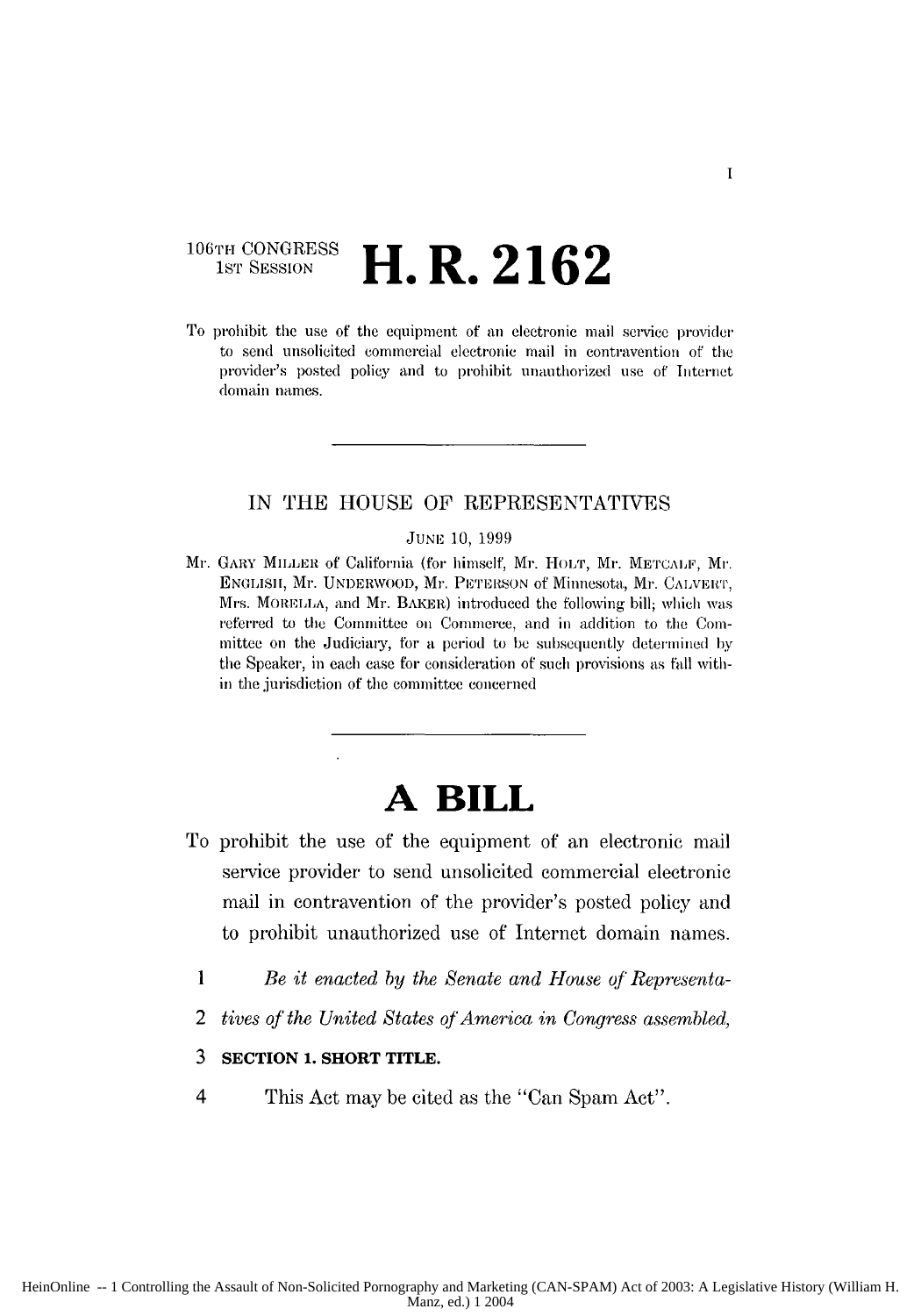2

#### **1 SEC. 2. PROHIBITION REGARDING SPAMMING.**

2 (a) IN GENERAL.—No person may use the equipment 3 of an electronic mail service provider, or cause such equip-4 ment to be used, for transmission of unsolicited commer-5 cial electronic mail in violation of a posted policy of such 6 provider.

7 **(b)** RULE OF CONSTRUCTION.-This section may not 8 be construed-

9 (1) to require any electronic mail service pro-**10** vider to establish, create, or have in effect any policy 11 regarding the use of the provider's equipment; or 12 (2) to alter, limit, or restrict-13 (A) the rights of an electronic mail service 14 provider under section  $230(c)(1)$  of the Commu-15 nications Act of 1934 (47 U.S.C. 230(c)(1)); 16 (B) any decision of an electronic mail serv-17 ice provider to permit or restrict access to or

18 use of its equipment; or

19 (C) any exercise of the editorial function of 20 an electronic mail service provider.

21 (c) CIVIL ACTION.—

22 (1) In GENERAL.—In addition to any other 23 remedy available under law, an electronic mail serv-24 ice provider who suffers damage or loss by reason of 25 a violation of subsection (a) may bring a cixil action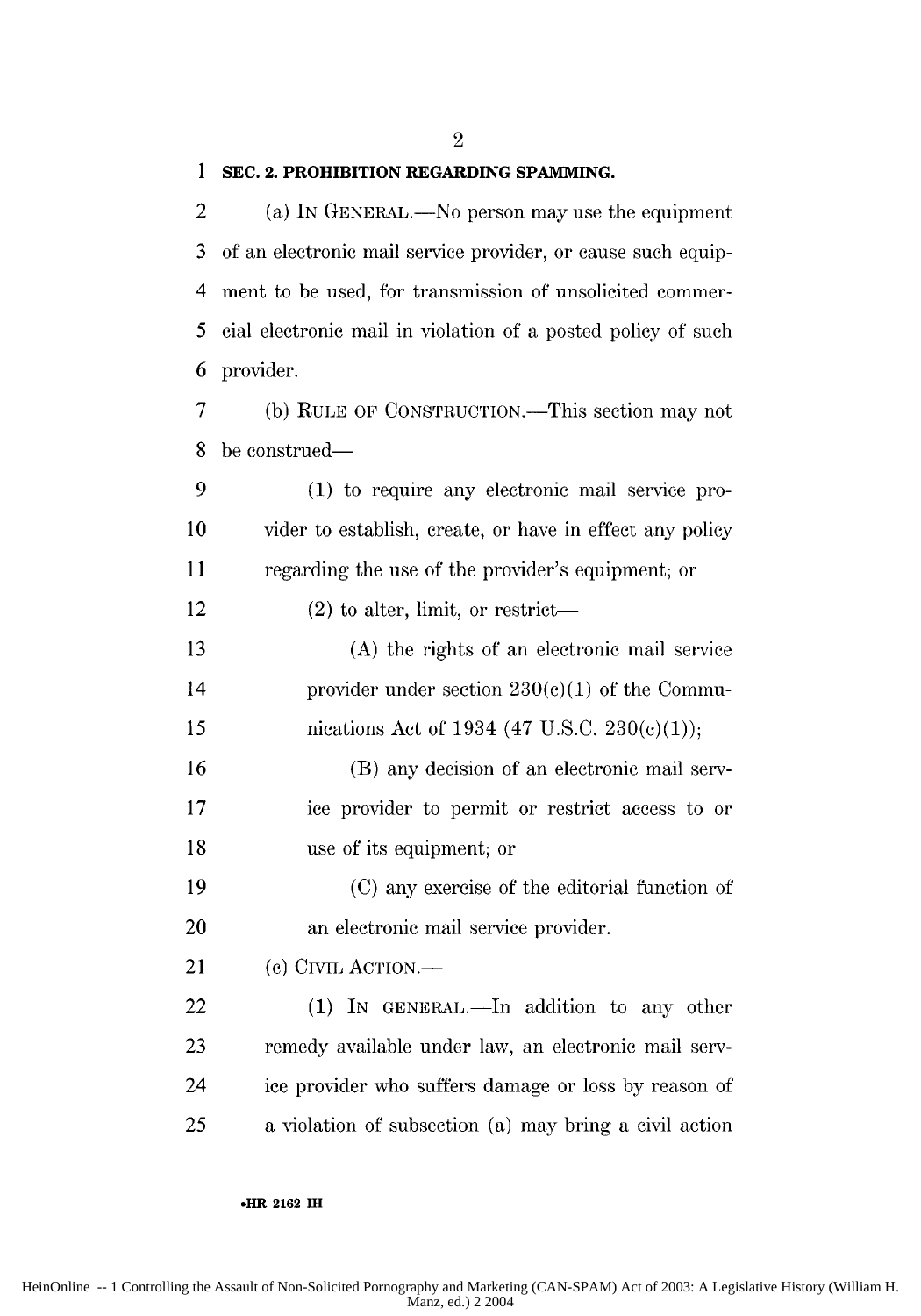| $\mathbf 1$    | for relief under paragraph (2) in an appropriate dis- |
|----------------|-------------------------------------------------------|
| $\overline{2}$ | trict court of the United States or State court.      |
| 3              | (2) RELIEF.—If the court determines that a            |
| 4              | violation of subsection (a) has occurred, the court   |
| 5              | shall award damages in an amount equal to the         |
| 6              | greater of-                                           |
| 7              | (A) the actual monetary loss suffered by              |
| 8              | the provider as a result of the violation; and        |
| 9              | $(B)$ the amount that is equal to \$50 for            |
| 10             | each use of the equipment of the provider that        |
| 11             | constitutes such a violation, except that—            |
| 12             | (i) the aggregate amount of damages                   |
| 13             | under this subparagraph for any single day            |
| 14             | may not exceed \$25,000; and                          |
| 15             | (ii) for purposes of this subparagraph,               |
| 16             | each electronic mail message that uses the            |
| 17             | equipment of an electronic mail service               |
| 18             | provider shall be considered to be a sepa-            |
| 19             | rate use of such equipment.                           |
| 20             | The court may also award injunctive relief or such    |
| 21             | other equitable relief as the court considers appro-  |
| 22             | priate, and shall award to the prevailing party rea-  |
| 23             | sonable attorney's fees and costs.                    |
| 24             | (d) DEFINITIONS.—For purposes of this section, the    |
| 25             | following definitions shall apply:                    |

#### **\*HR 2162 IH**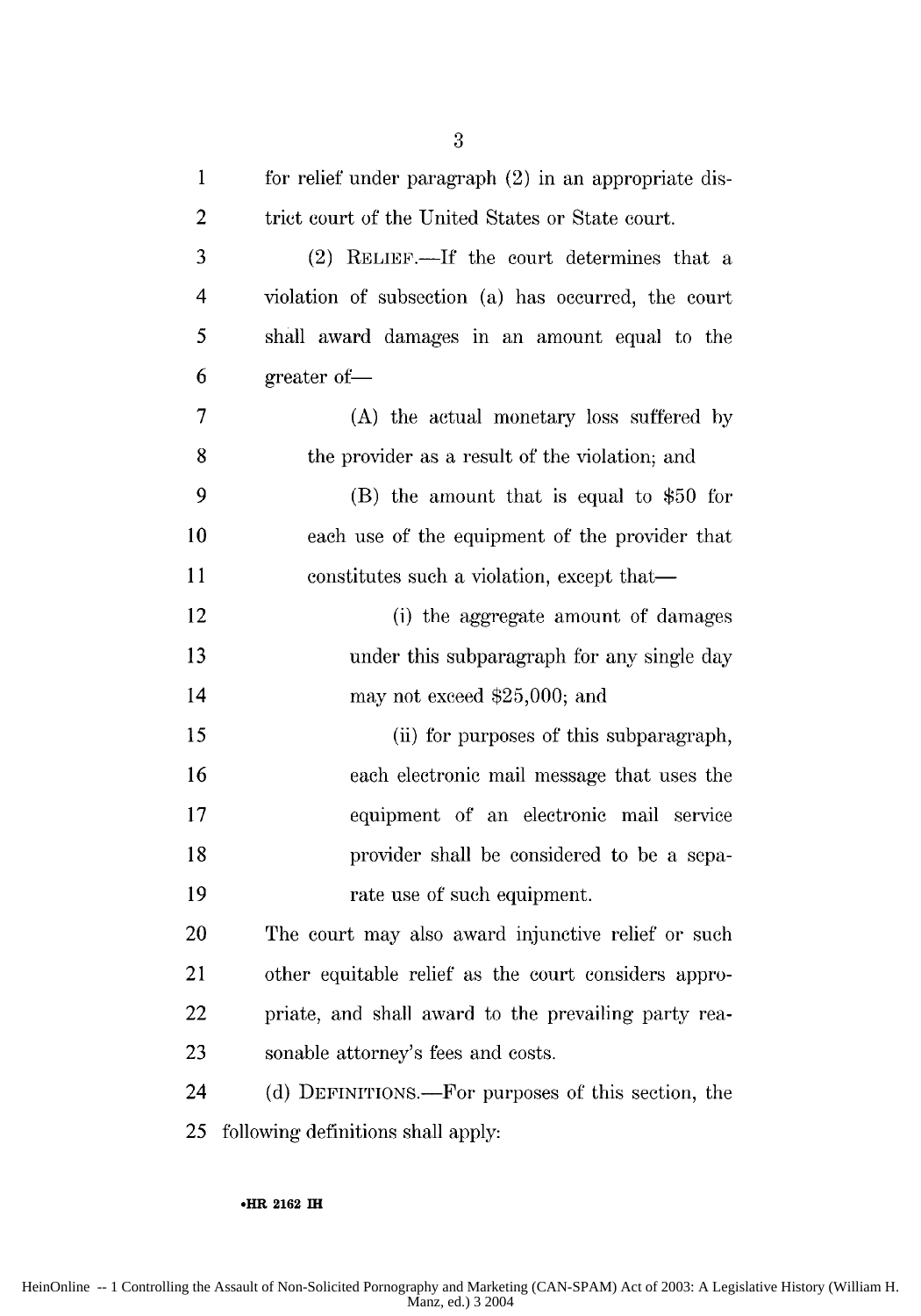1 (1) COMMERCIAL ELECTRONIC MAIL.—The 2 term "commercial electronic mail" means any elec-**3** tronic mail message, the principal purpose of which 4 is to promote, directly or indirectly, the sale or other 5 distribution of goods or services to the recipient. 6 (2) INTERNET.-The term "Internet" has the 7 meaning given such term in section 230(f) of the **8** Communications Act of 1934 (47 U.S.C. **230(f)).** 9 (3) INTERNET DOMAIN NAME.—The term **10** "Internet domain name" has the meaning given 11 such term in section 1030(e) of title 18, United 12 States Code. 13 **13 13 (4) POSTED POLICY.—The term "posted policy"** 14 means a rule or set of rules established by an elec-15 tronic mail service provider that— 16 (A) governs the use of the equipment of 17 the provider for transmission of commercial **18** electronic mail; 19 (B) explicitly provides that compliance 20 with such rule or set of rules is a condition of 21 use of such equipment of the provider by a reg-22 istered user (including any guest of a registered **23** user); and  $24$  (C)(i) is clearly and conspicuously posted 25 on a World Wide Web site of an interactive

**oHR 2162 IH**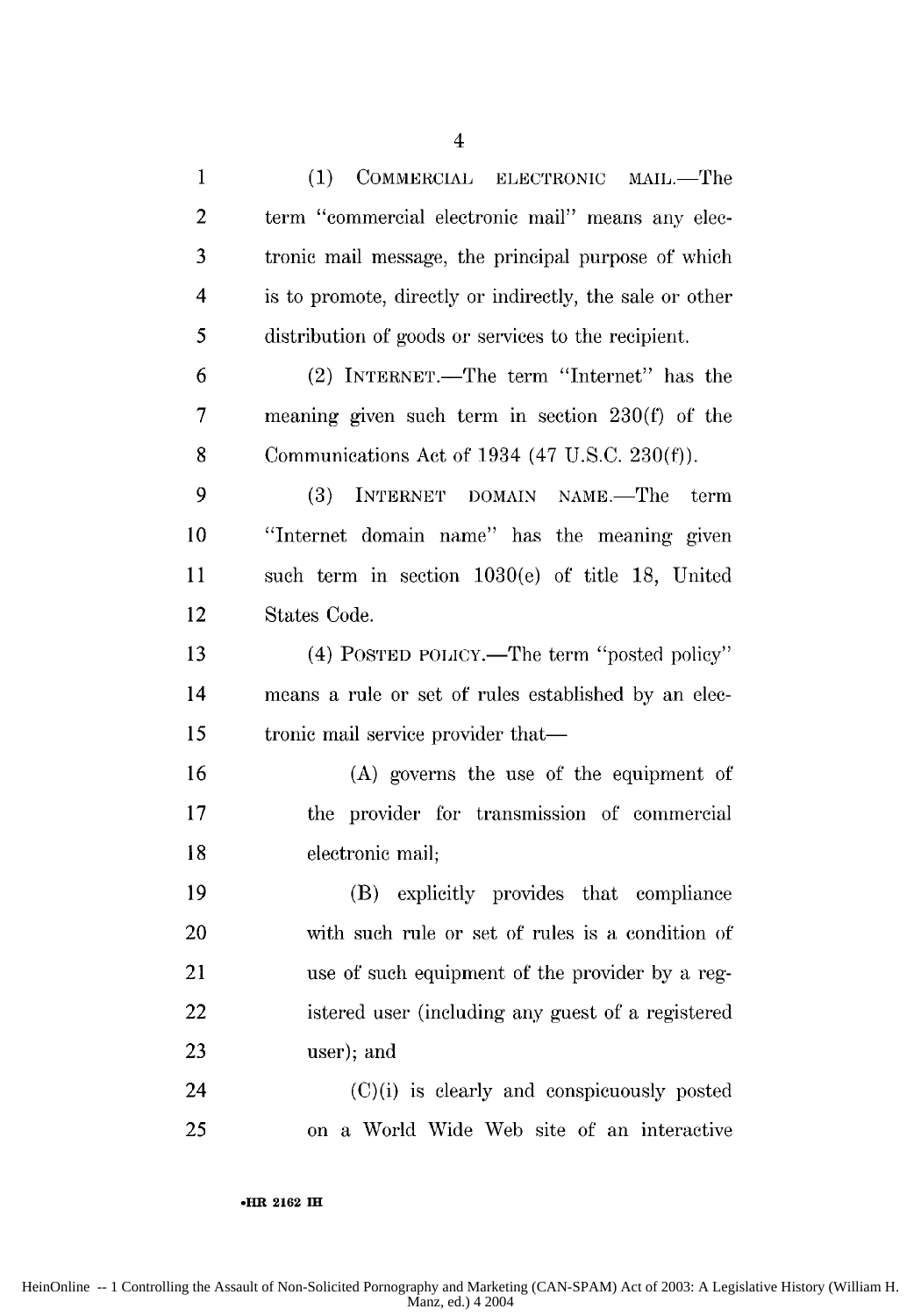1 computer service whose Internet domain name 2 is identical to the Internet domain name of the 3 electronic mail address to which the rule or set 4 of rules applies;

5 (ii) prohibits such use and provides a send-6 er of electronic mail notice of such prohibition 7 through the inclusion, in the initial banner mes-**8** sage that is automatically transmitted upon the 9 establishment of a connection to any standard 10 port for accepting electronic mail of any mail 11 host designated to receive mail for the provider 12 (which connection results from an attempt to 13 send any electronic mail), of a textual message 14 reading "NO UCE";

15 (iii) provides a sender of electronic mail 16 notice of such rule or set of rules through the 17 inclusion, in the initial banner message de-18 scribed in clause (ii), of a textual message iden-19 tifying a publicly available location or means 20 (which may include a telephone number, World 21 Wide Web site, or electronic mail address) at or 22 by which to access the entire rule or set of 23 rules, and that is in the following form: "UCE 24 POLICY AT " (the blank being filled in

#### **.HR** 2162 **IH**

5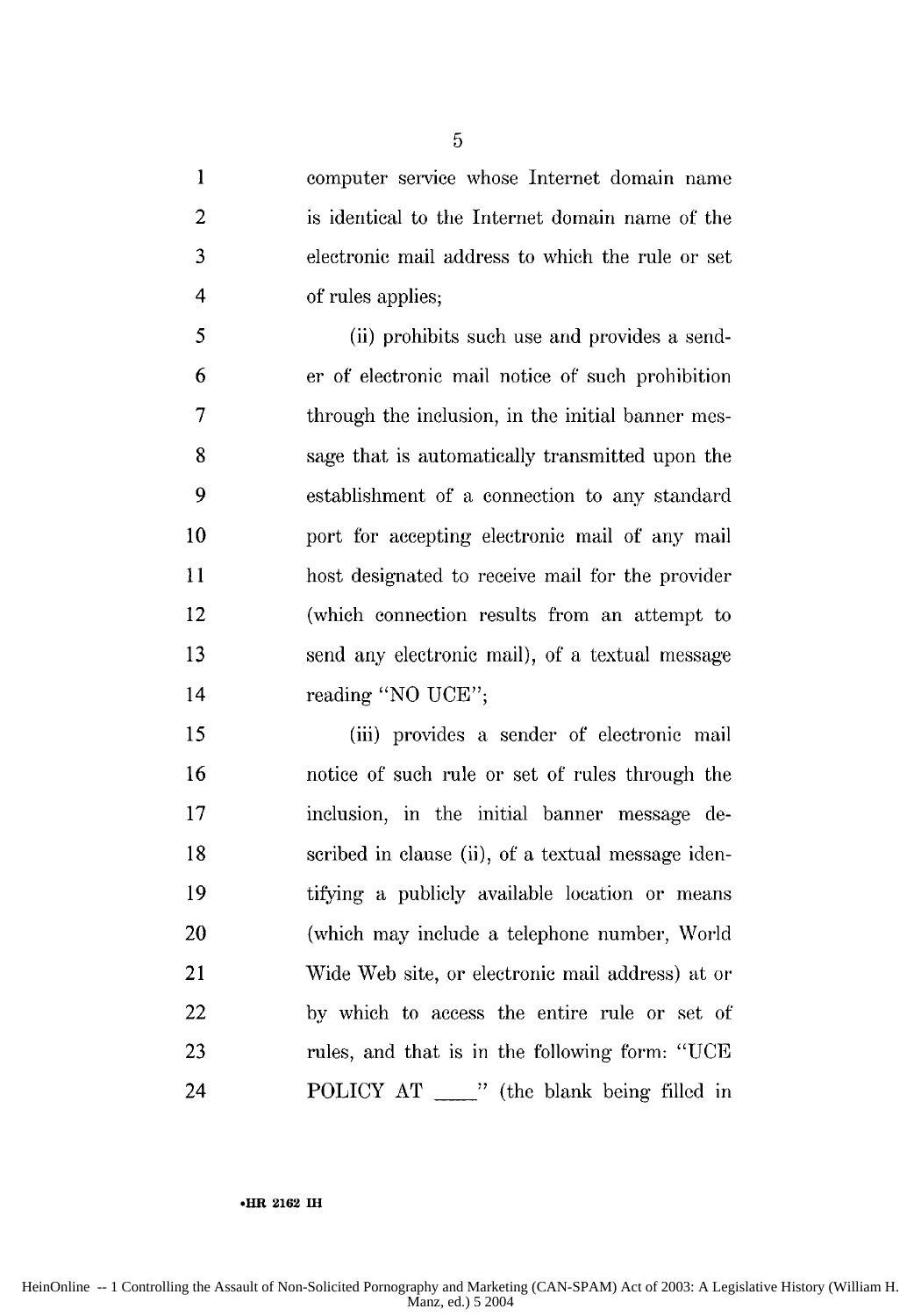1 with information identifying such location or 2 means of access); or

3 (iv) is otherwise publicly posted or other-4 wise made publicly available by the electronic *5* mail service provider in a manner reasonably 6 designed to facilitate access to such rule or set 7 of rules by persons using the equipment of the 8 provider to transmit unsolicited commercial 9 electronic mail, at the time of such use.

10 (5) REGISTERED USER.—The term "registered 11 user" means any person that maintains an electronic 12 mail address with an electronic mail service provider.

13 (6) UNSOLICITEI COMMERCIAL ELECTRONIC 14 MAIL.—The term "unsolicited commercial electronic *15* mail" means any commercial electronic mail that **16** is-

17 (A) addressed to a recipient with whom the 18 initiator of the mail does not have an existing 19 business or personal relationship; and

20 (B) not sent at the request of, or with the 21 express consent of, the recipient.

22 (e) PREEMPTION.—No State or political subdivision **23** thereof may establish, continue in effect, or enforce any 24 provision of law or regulation regarding the transmission 25 of unsolicited commercial electronic mail.

**.HR 2162 IH**

6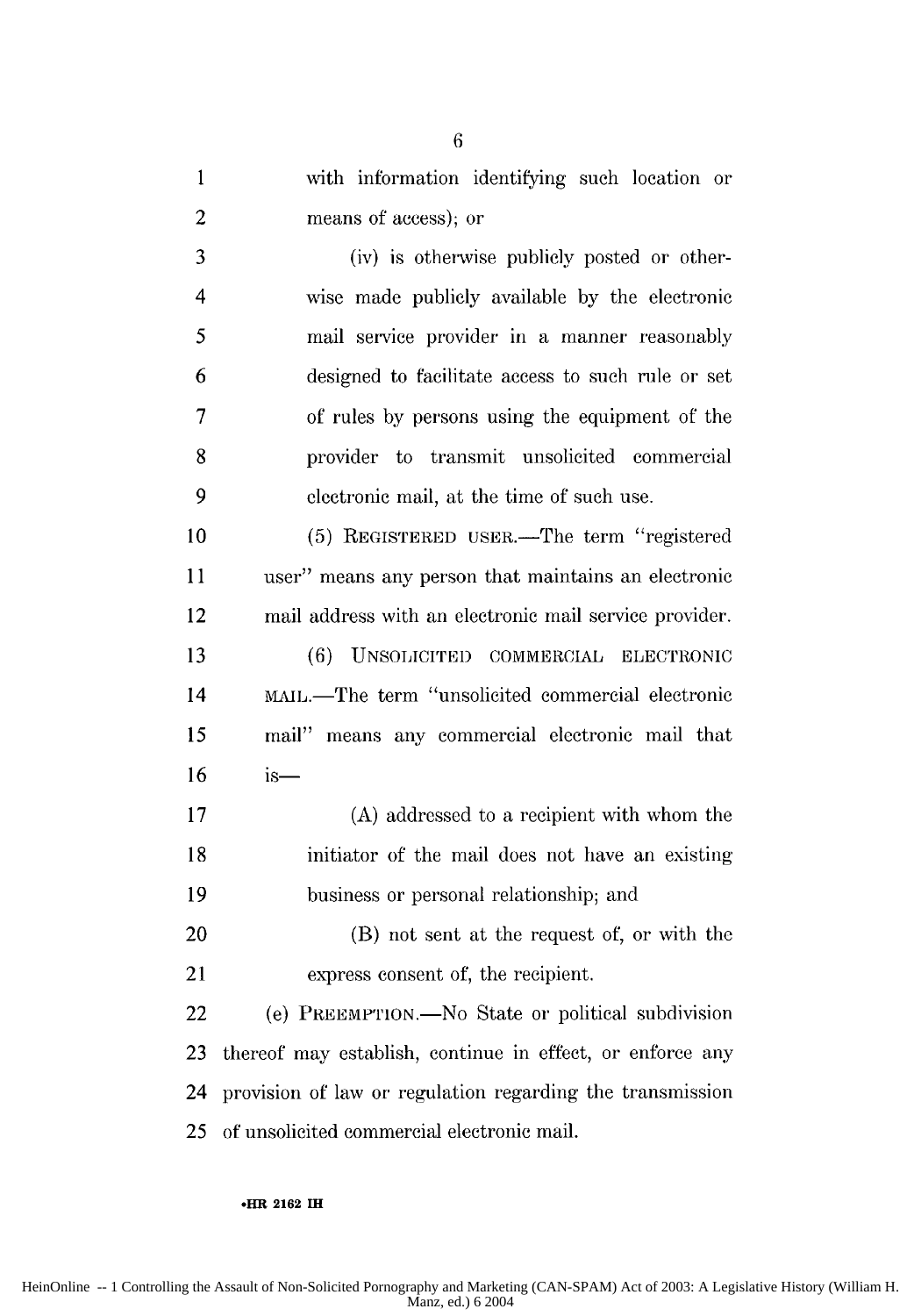**1 SEC. 3. CRIMINAL PENALTY FOR UNAUTHORIZED USE OF** 2 **INTERNET DOMAIN NAMES.**  $3$  (a) PROHIBITION.—Section 1030(a) of title 18, 4 United States Code, is amended— 5 (1) in paragraph (7), by inserting "or" after 6 the semicolon at the end; and 7 (2) by inserting after paragraph (7) the fol-**8** lowing new paragraph: 9 "(8) knowingly and without authorization uses 10 the Internet domain name of another person in con-11 nection with the sending of one or more electronic 12 mail messages and, as a result of such conduct, 13 causes damage to a computer, computer system, or 14 computer network;". 15 (b) PENALTIES.-Section 1030(c) of title 18, United 16 States Code, is amended by adding at the end the fol-17 lowing new paragraph: 18  $\frac{1}{2}(4)(A)$  a fine under this title, in the case of an 19 offense under subsection (a)(8) of this section, which 20 does not occur after a conviction for another offense 21 under such subsection or an attempt to commit an 22 offense punishable under this subparagraph; and 23 "(B) a fine under this title or imprisonment for 24 not more than one year, or both, in the case of an 25 offense under subsection (a)(8) which occurs after a 26 conviction for another offense under such subsection,

7

**-HR 2162 TI**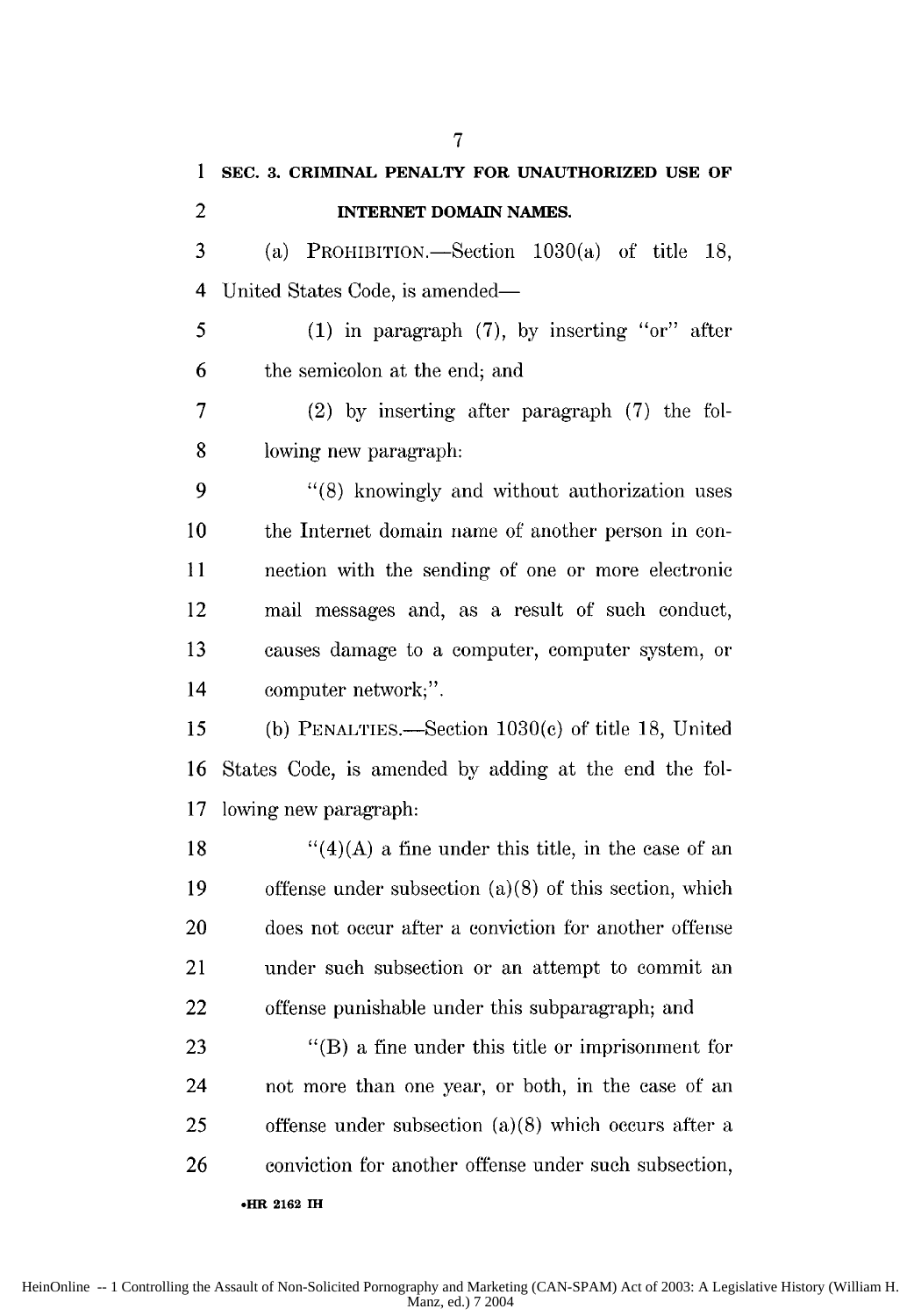| $\mathbf{1}$   | or an attempt to commit an offense punishable        |
|----------------|------------------------------------------------------|
| $\overline{2}$ | under this subparagraph.".                           |
| 3              | (c) DEFINITIONS.—Section $1030(e)$ of title 18,      |
| 4              | United States Code, is amended-                      |
| 5              | $(1)$ in paragraph $(7)$ , by striking "and" at the  |
| 6              | end;                                                 |
| 7              | $(2)$ in paragraph $(8)$ —                           |
| 8              | $(A)$ in subparagraph $(A)$ —                        |
| 9              | (i) by inserting "(i) except as provided             |
| 10             | in clause (ii)," after " $(A)$ ";                    |
| 11             | (ii) by inserting "or" after the semi-               |
| 12             | colon at the end; and                                |
| 13             | (iii) by adding at the end the fol-                  |
| 14             | lowing new clause:                                   |
| 15             | "(ii) in the case of an offense under sub-           |
| 16             | section $(a)(8)$ , causes any loss in value;"; and   |
| 17             | (B) by striking "and" at the end;                    |
| 18             | $(3)$ in paragraph $(9)$ , by striking the period at |
| 19             | the end and inserting a semicolon; and               |
| 20             | (4) by adding at the end the following new           |
| 21             | paragraphs:                                          |
| 22             | $"(10)$ the term 'computer network' means any        |
| 23             | system that provides communications or transfer of   |
| 24             | data between one or more computers or computer       |
| 25             | systems and input or output devices, including dis-  |

#### **•HR 2162 IH**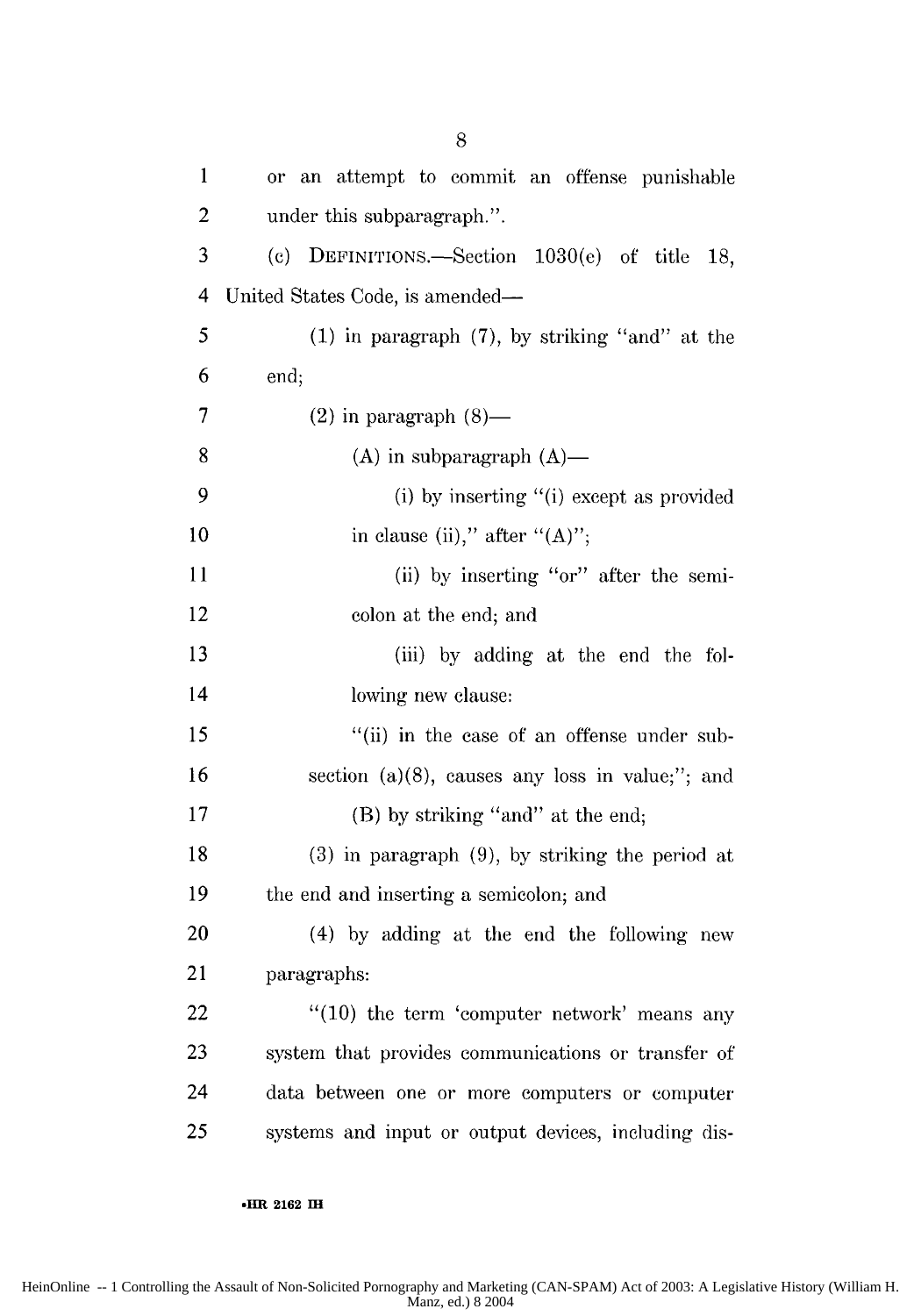| $\mathbf{1}$   | play terminals and printers connected by tele-            |
|----------------|-----------------------------------------------------------|
| $\overline{2}$ | communication facilities;                                 |
| 3              | $f'(11)$ the term 'Internet' has the meaning given        |
| 4              | the term in section $230(f)$ of the Communications        |
| 5              | Act of 1934 (47 U.S.C. 230(f)); and                       |
| 6              | $\frac{1}{2}$ the term 'Internet domain name' means       |
| $\overline{7}$ | a globally unique, hierarchical reference to an Inter-    |
| 8              | net host or service that is attached to or able to be     |
| 9              | referenced from the Internet, which—                      |
| 10             | "(A) consists of a series of character                    |
| 11             | strings separated by periods, with the rightmost          |
| 12             | character string specifying the top of the hier-          |
| 13             | archy; and                                                |
| 14             | "(B) is assigned and registered through a                 |
| 15             | centralized naming authority recognized as a              |
| 16             | registrant of such references.".                          |
| 17             | (d) PREEMPTION.—Section 1030 of title 18, United          |
| 18             | States Code, is amended by adding at the end the fol-     |
| 19             | lowing new subsection:                                    |
| 20             | "(i) PREEMPTION.—No State or political subdivision        |
| 21             | thereof may establish, continue in effect, or enforce any |
| 22             | provision of law or regulation regarding the use of the   |
| 23             | Internet domain name of another person in connection      |

#### **.HR 2162 iIH**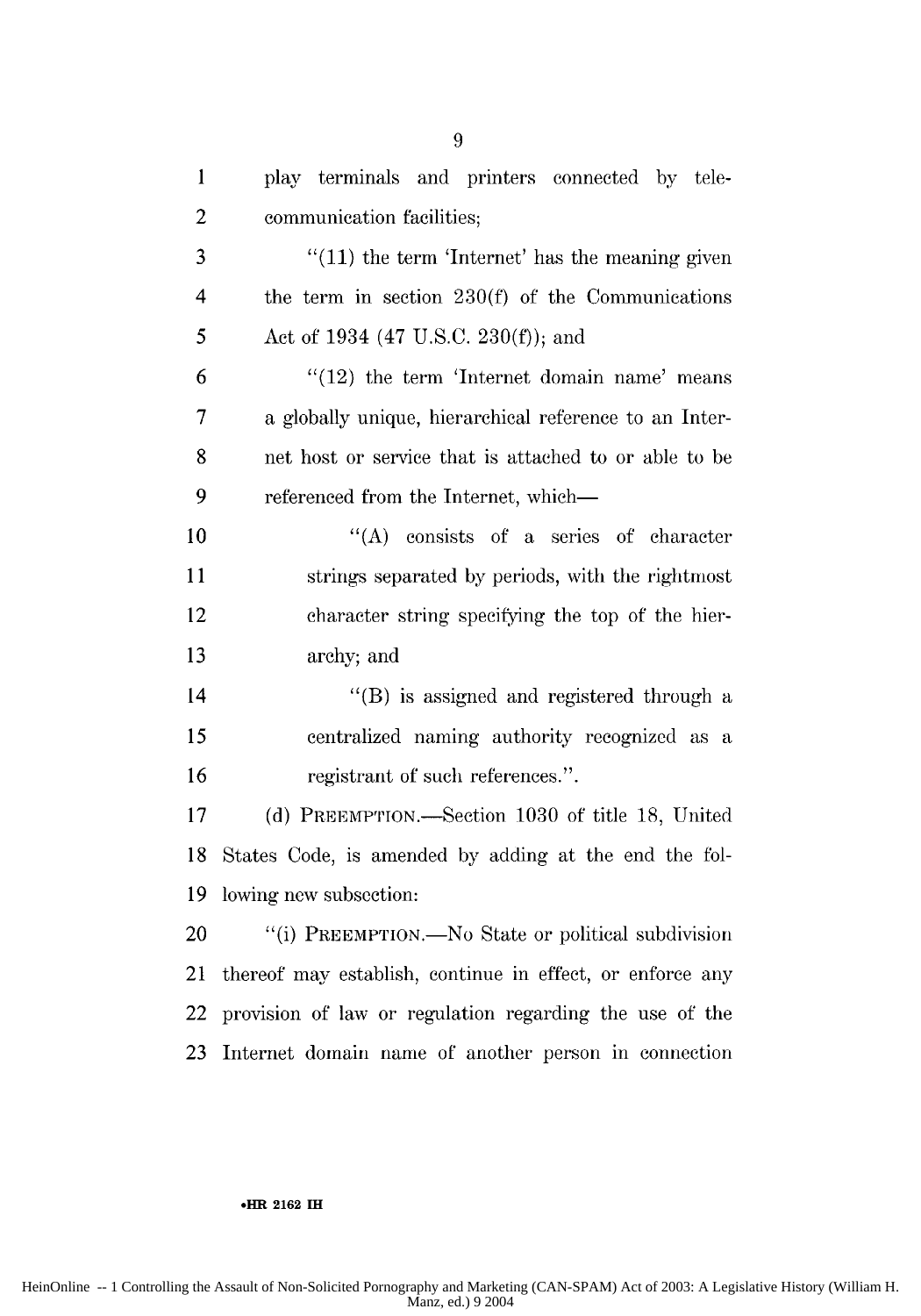1 with the sending of one or more electronic mail mes-2 sages.".

10

**.HR 2162 IH**

 $\bar{z}$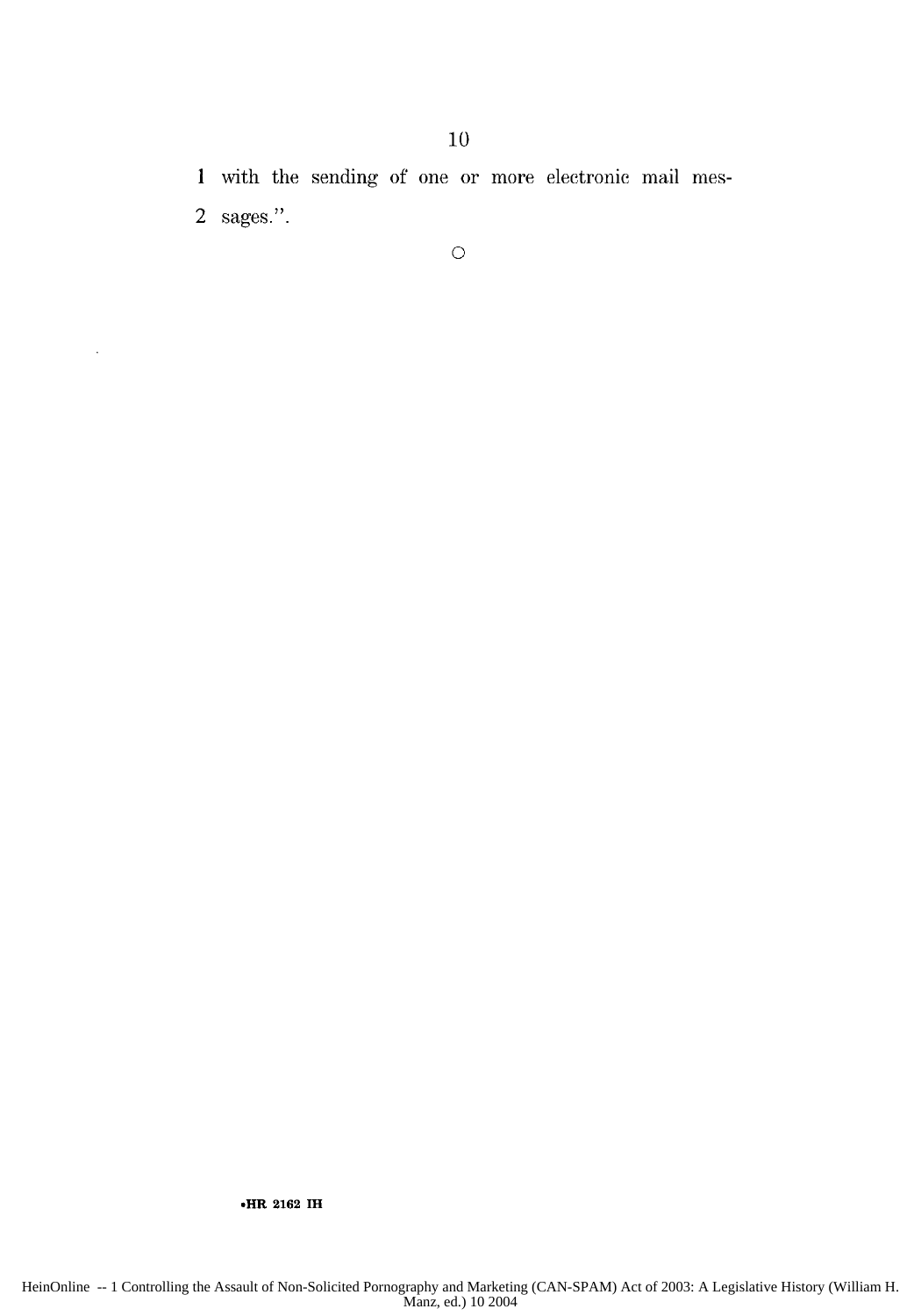### **DOCUMENT** NO. **31**